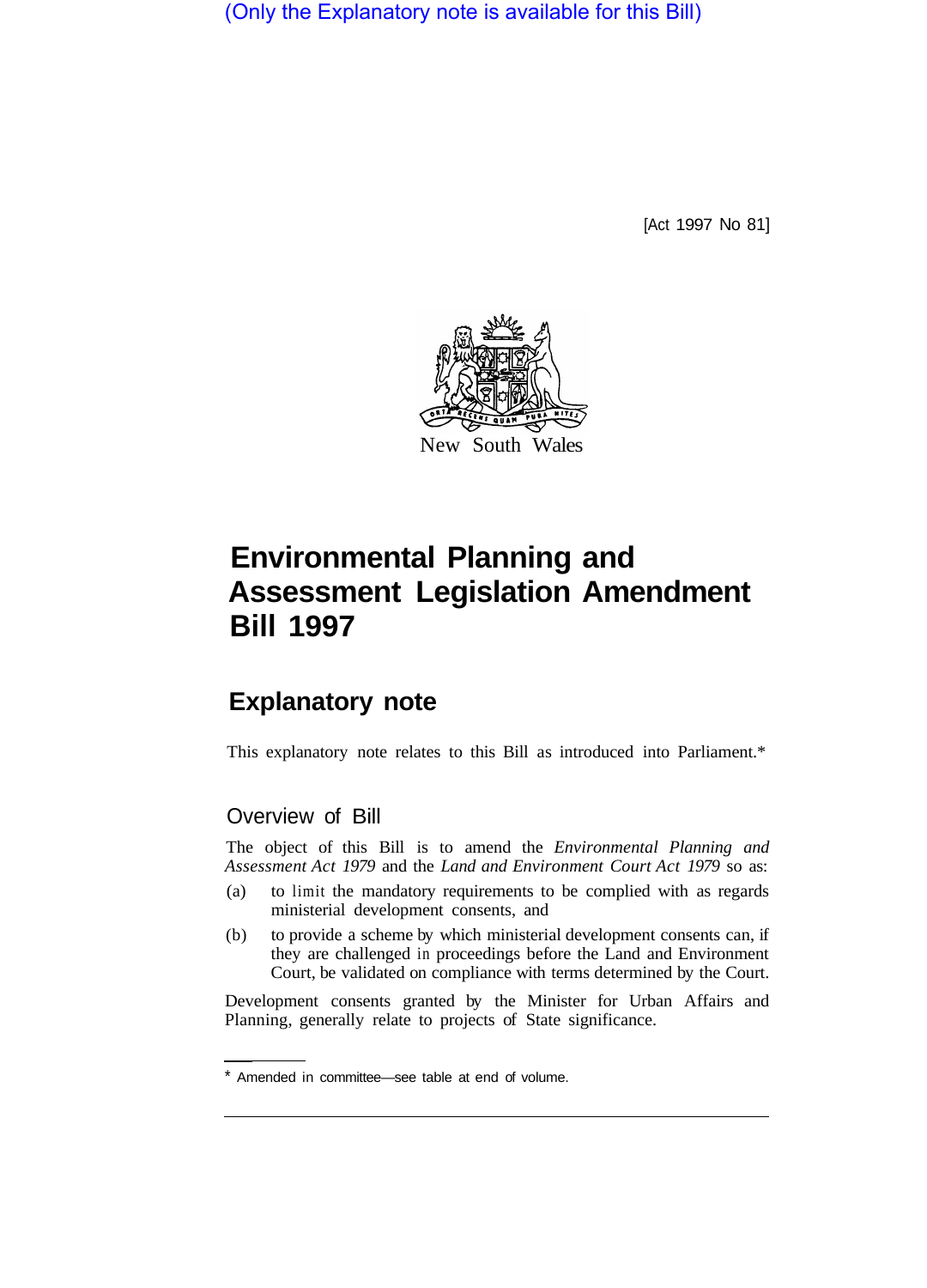Environmental Planning and Assessment Legislation Amendment Bill 1997 [Act 1997 No 81]

Explanatory note

### Outline of provisions

**Clause 1** specifies the name (also called the short title) of the proposed Act.

**Clause 2** provides for the proposed Act to commence on a day or days to be proclaimed.

**Clauses 3** and **4** are formal provisions giving effect to the Schedules of amendments.

#### **Schedule 1 Amendment of Environmental Planning and Assessment Act 1979**

**Schedule l [l]** amends section 4 to insert a definition of *advertised development.* The definition is used in proposed section 104B, which prescribes the mandatory requirements to be observed in connection with designated development and advertised development.

**Schedule 1 [2]** inserts sections 104B, 104C and 104D.

Proposed section 104B limits the mandatory requirements to be complied with as regards ministerial development consents to those relating to the period during which development applications for designated development or advertised development must be publicly exhibited.

Proposed section 104C empowers the regrant of ministerial development consents in conformity with terms specified by the Land and Environment Court.

Proposed section 104D makes it clear that an appeal does not lie against a validated or regranted development consent, and states that a validated consent is effective from the date of the original grant and that a regranted development consent is effective from the date it is declared to be validly regranted.

**Schedule** [3] amends section 124 to make it clear that the provisions relating to orders that can be made by the Land and Environment Court do not limit the new powers proposed to be conferred on the Court.